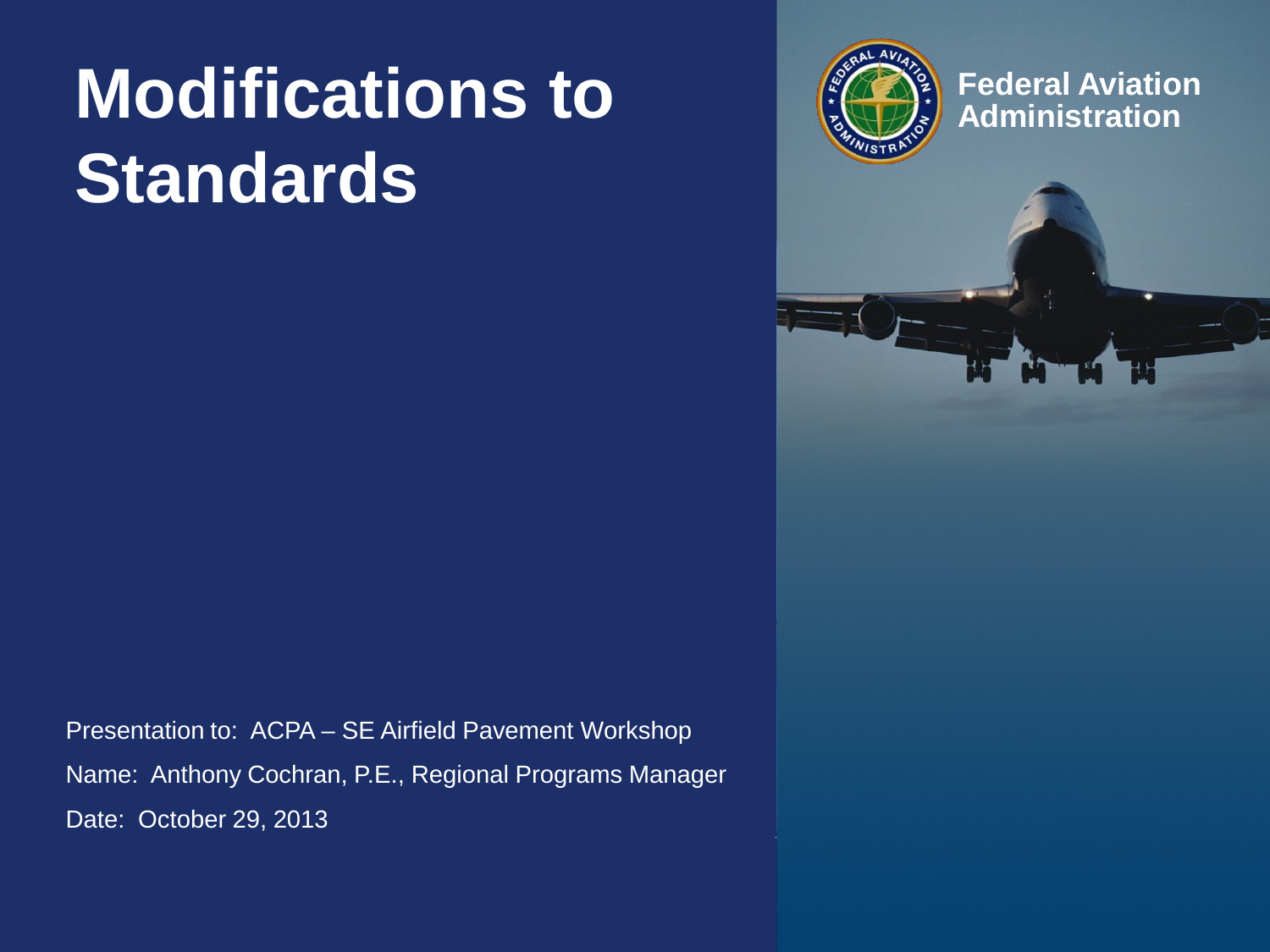# **Modifications to Standards - Policy**

- **AIP Grant Assurance #34 Policies, Standards and Specifications**
	- **- obligates a sponsor to comply with all applicable FAA standards and specifications for AIP and PFC approved projects.**
- **FAA Order 5300.1, Modification to Agency Airport Design, Construction and Equipment Standards**
	- **- establishes the criteria for modifying a FAA standard or specification.**
	- **- requires that all modifications to design and construction standards be approved by the FAA prior to incorporation into projects funded through AIP.**

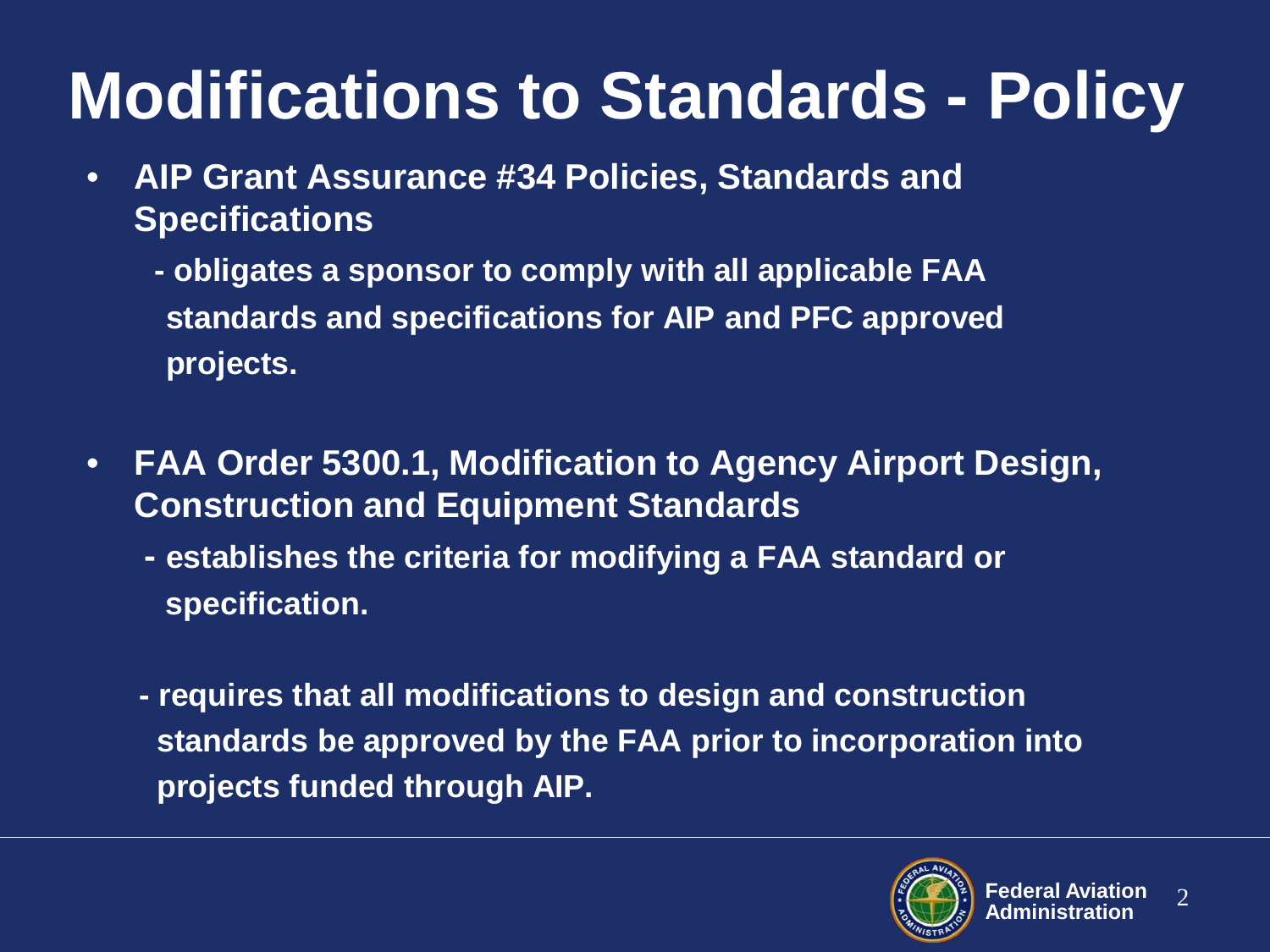# **Modification to Standards**

- **Requests for Modifications to Construction Standards will not be approved after construction has occurred.**
- **Costs associated with unapproved construction modifications to FAA standards are automatically ineligible for AIP participation.**
- **If no FAA standard exists then AIP eligibility can be established in the modification to standards process.**

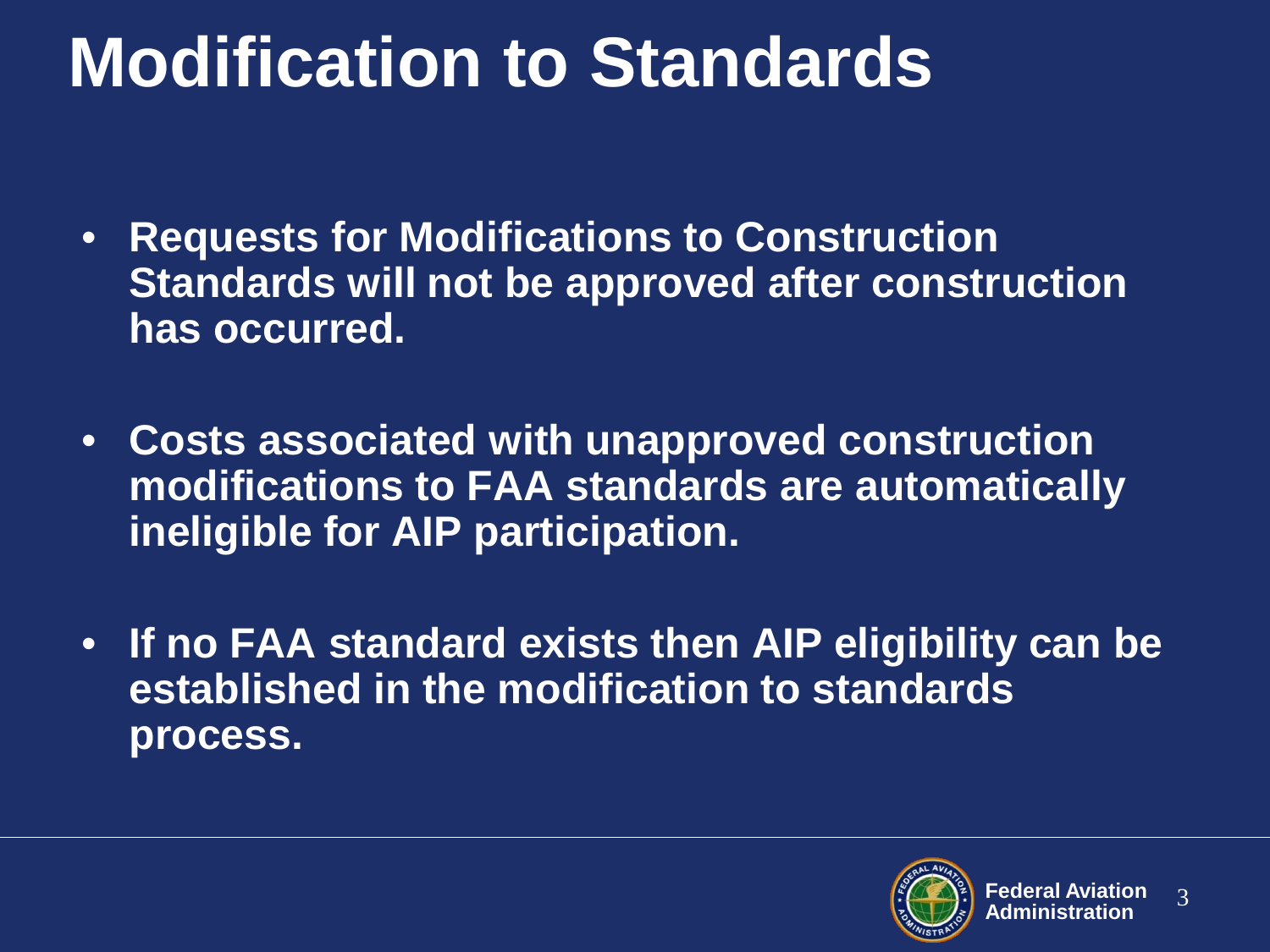# **Modifications to Standards**

- **There are three types of Modifications to Standards:**
	- **Design (Standards)**
	- **Construction (Methods & Material Specifications)**
	- **Equipment (Specifications)**

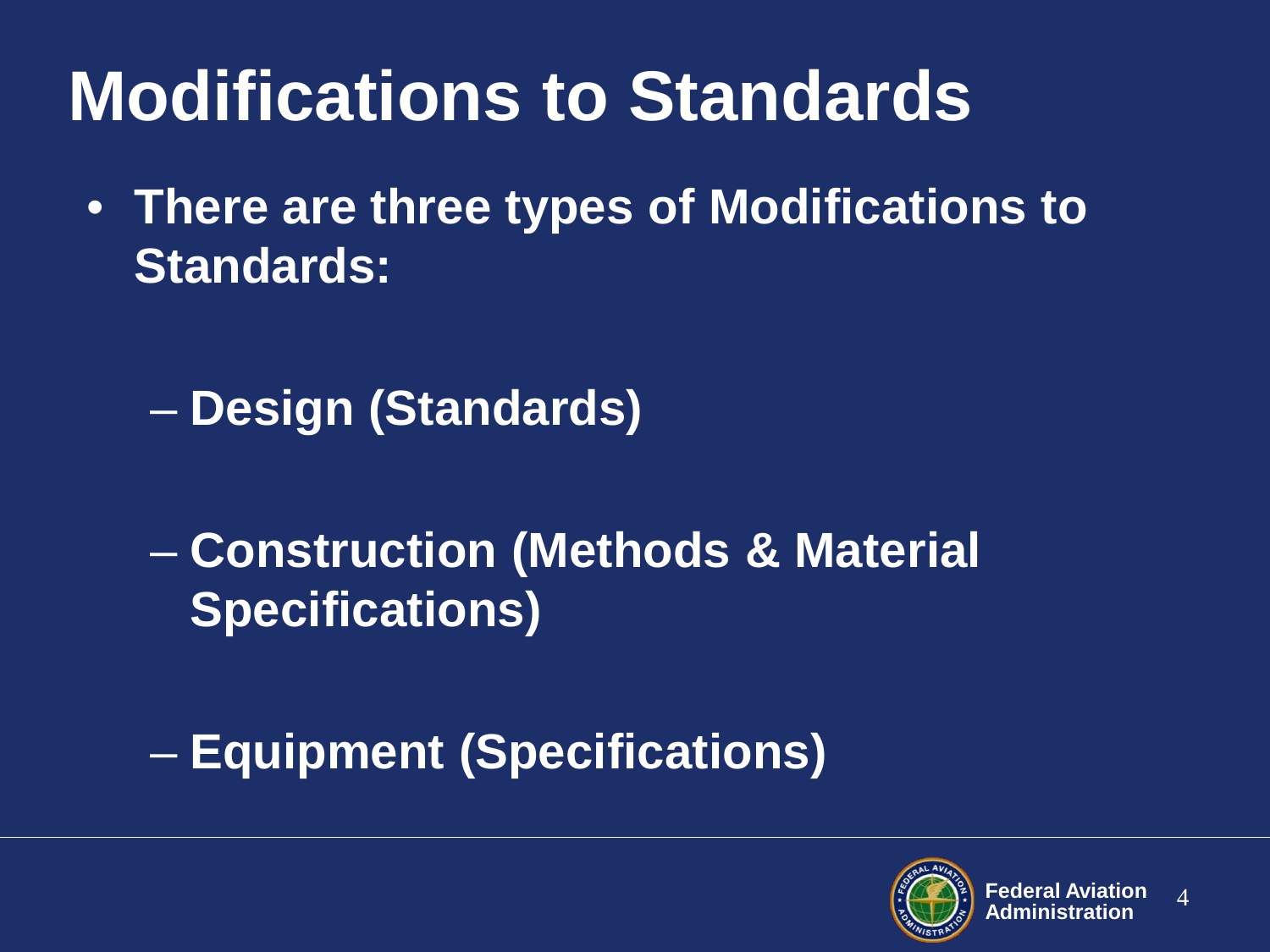# **Modification to Standards**

Appendix 2

#### **U.S. DEPARTMENT OF TRANSPORTATION** FEDERAL AVIATION ADMINISTRATION NORTHWEST MOUNTAIN REGION

MODIFICATION OF AIRPORT DESIGN STANDARDS OR CONSTRUCTION STANDARDS REQUIRING OFFICE OF AIRPORTS, AAS-100 APPROVAL (Reference FAA Order 5300.1)

|                                                                                               | <b>BACKGROUND</b>                                                                                                                                                                                                                                                                                                                                                                                                                                                                                                                                                                                                                                                                                                                            |  |                          |
|-----------------------------------------------------------------------------------------------|----------------------------------------------------------------------------------------------------------------------------------------------------------------------------------------------------------------------------------------------------------------------------------------------------------------------------------------------------------------------------------------------------------------------------------------------------------------------------------------------------------------------------------------------------------------------------------------------------------------------------------------------------------------------------------------------------------------------------------------------|--|--------------------------|
| 1. AIRPORT:<br>Portland International<br>Airport                                              | 2. LOCATION(CITY.STATE):<br>Portland, Oregon                                                                                                                                                                                                                                                                                                                                                                                                                                                                                                                                                                                                                                                                                                 |  | 3. LOC ID:<br><b>PDX</b> |
| 4. EFFECTED RUNWAY/TAXIWAY:<br>Taxiway C, Taxiway E,<br>Taxiway F                             | 5. APPROACH (EACH RUNWAY): N/A<br>6. AIRPORT REF. CODE (ARC):<br>D PIR<br>D NPI<br>D VISUAL<br>$D-V$                                                                                                                                                                                                                                                                                                                                                                                                                                                                                                                                                                                                                                         |  |                          |
| 7. DESIGN AIRCRAFT (EACH RUNWAY/TAXIWAY):<br>Group V                                          |                                                                                                                                                                                                                                                                                                                                                                                                                                                                                                                                                                                                                                                                                                                                              |  |                          |
|                                                                                               | <b>MODIFICATION OF STANDARDS</b>                                                                                                                                                                                                                                                                                                                                                                                                                                                                                                                                                                                                                                                                                                             |  |                          |
| 8. TITLE OF STANDARD BEING MODIFIED (CITE REFERENCE DOCUMENT):<br>501-2.3a Fly Ash            | Federal Aviation Administration, Advisory Circular 150/5370-10F Standards for Specifying<br>Construction of Airports, Item P-501 Portland Cement Concrete Pavement, Paragraph                                                                                                                                                                                                                                                                                                                                                                                                                                                                                                                                                                |  |                          |
| 9. STANDARD/REQUIREMENT:<br>3 percent.                                                        | AC 150/5370-10F, Item P-501, Paragraph 501-2.3a, states that class F or N flyash for use in<br>mitigating alkali-silica reactivity (ASR) shall have a total equivalent alkali content of less than                                                                                                                                                                                                                                                                                                                                                                                                                                                                                                                                           |  |                          |
| 10. PROPOSED:<br>mitigate alkali silica reactivity (ASR).                                     | This modification to standards would remove the requirement that the total equivalent alkali<br>content be less than 3 percent for the Taxiway C West Rehabilitation (AIP No. 3-41-0048-<br>068) and South Airfield Taxiway Improvements (AIP No. 3-41-0048-067) projects at Portland<br>International Airport. It would allow for use of locally produced flyash which has proven to                                                                                                                                                                                                                                                                                                                                                        |  |                          |
| 11. EXPLAIN WHY STANDARD CANNOT BE MET (FAA ORDER 5300.1):<br>in accordance with ASTM C 1567. | This modification to standards is requested as there are no flyash producers in the Pacific<br>Northwest capable of meeting this requirement. Typically flyash produced in the Pacific<br>Northwest has a total equivalent alkali content of between 3 and 5 percent with a total<br>available alkali content of between 1 to 1.5 percent. Locally produced flyash when utilized in<br>combination with the locally available aggregates has historically mitigated ASR when tested                                                                                                                                                                                                                                                          |  |                          |
| 12. DISCUSS VIABLE ALTERNATIVES (FAA ORDER 5300.1E):                                          | The primary alternative to flyash is blast furnace slag. However slag has historically not<br>produced consistent test results. Concrete produced with slag tends to not be as workable<br>as concrete produced with flyash. When slag is used in combination with locally available<br>aggregates it also has not shown to mitigate ASR as effectively as flyash. Additionally, an<br>issue with slag clumping has been seen within the Pacific Northwest. These inconstancies<br>have led to rejection of work, project delays and increased costs for contractors and the<br>sponsor airports. Overall, these issues create a condition where concrete performance and<br>life expectancy is reduced and maintenance costs are increased. |  |                          |

**Requests for modifications to standards must be submitted with MODIFICATIONS TO STANDARDS request form. See below ASO website for MOS templates.**

**<http://www.faa.gov/airports/southern/engineering>**

**MOS requests will be electronic in the near future. Web based application in the Airports GIS program.**

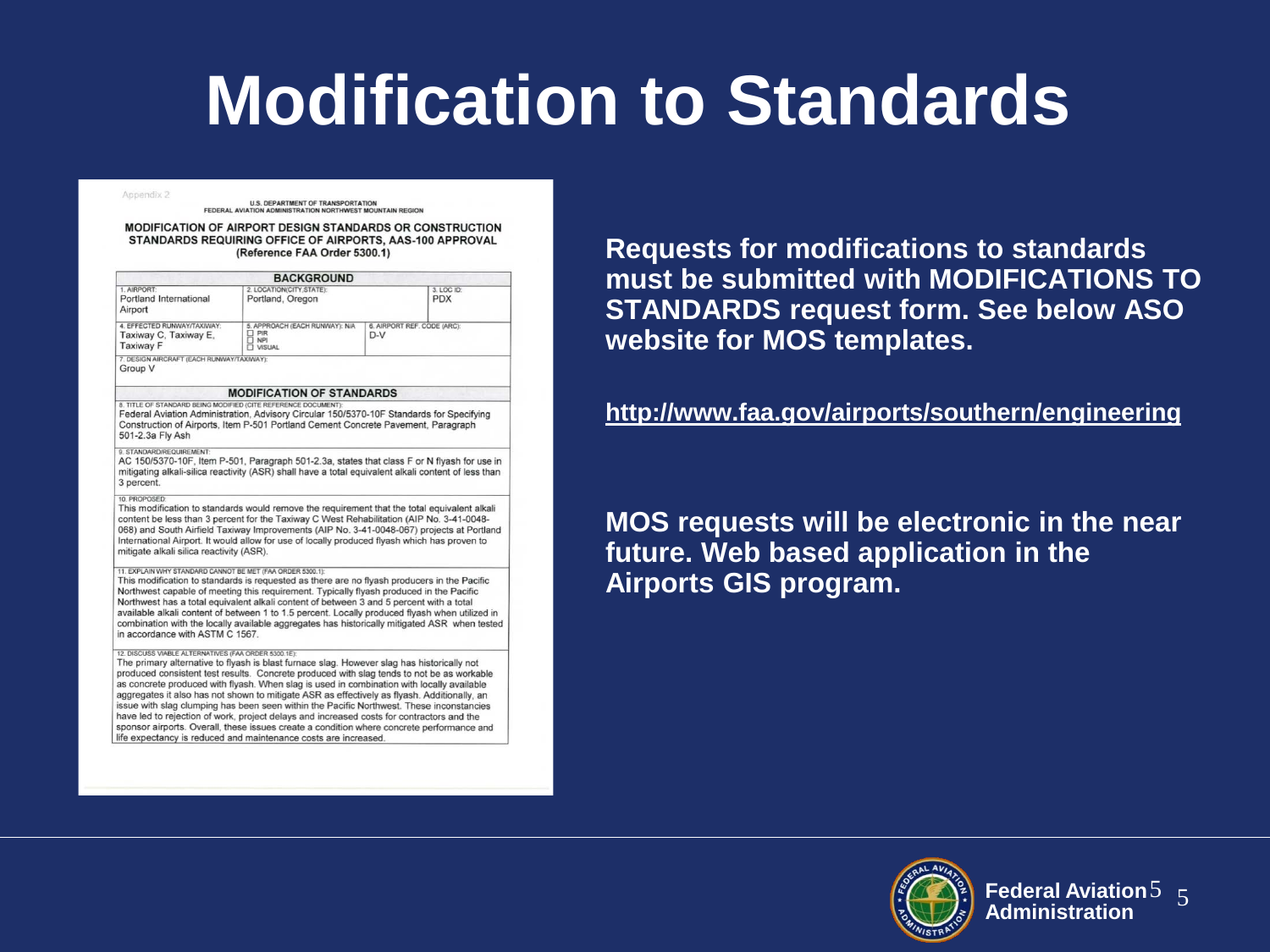**Modifications are only allowable in unique circumstances where:**

- **A clear need dictates the MOS.**
- **Will provide a product that will meet FAA acceptance criteria.**

 **The finished product will perform for its intended design life.**

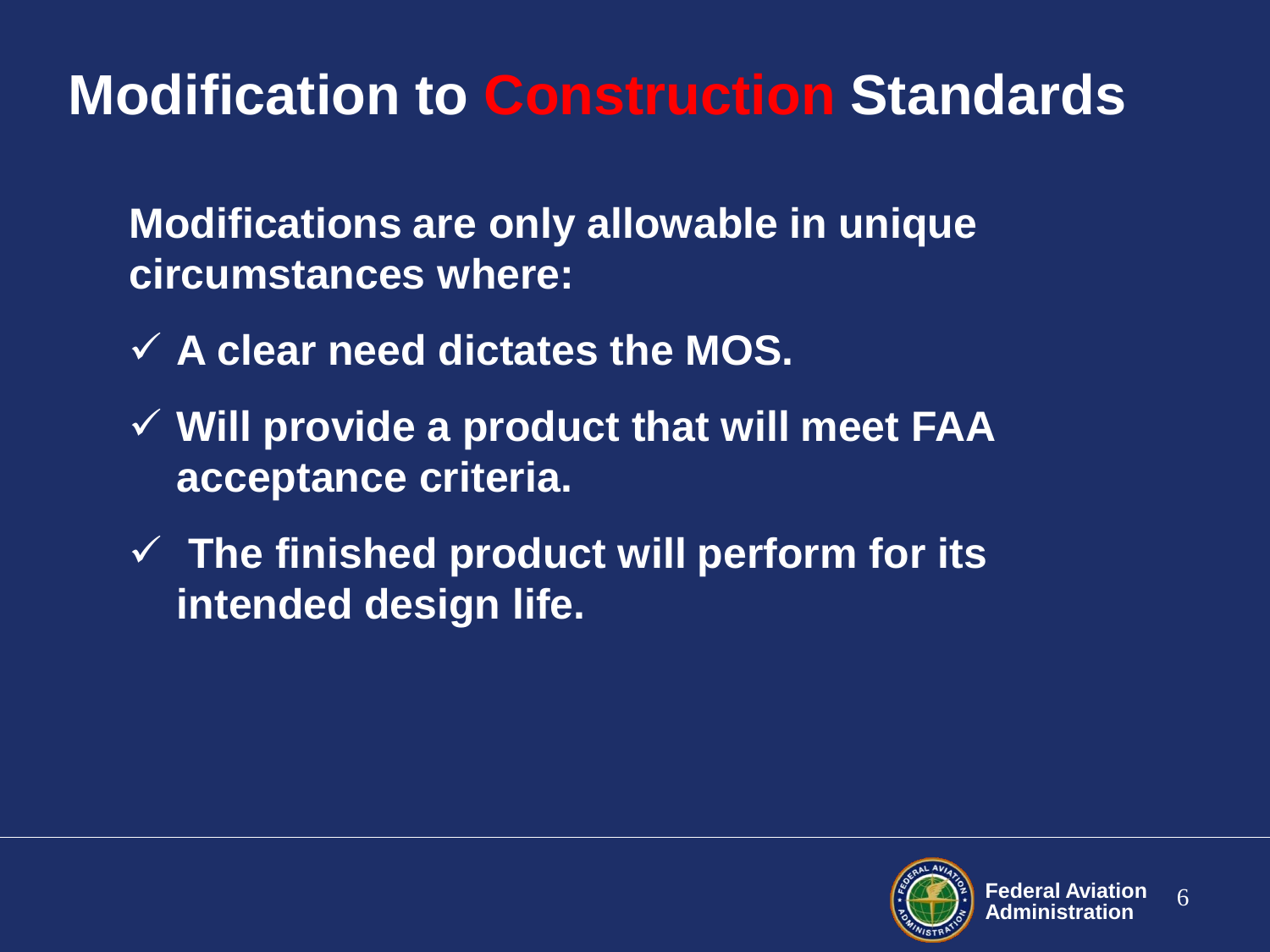- **The Sponsor's reason for the modification should address the following criteria:**
- **Does the proposed modification provide a level of performance equivalent to or greater than the FAA standard?**
- **Does the proposed modification provide a level of safety equivalent to or greater than the FAA standard?**
- **Does the use of the proposed modification result in an unreasonable increase in cost to the AIP when compared with using the FAA standard. (An exception to this rule is the application of life cycle analysis where the Sponsor can demonstrate the higher cost option is cost beneficial over the life of the finished product.)**

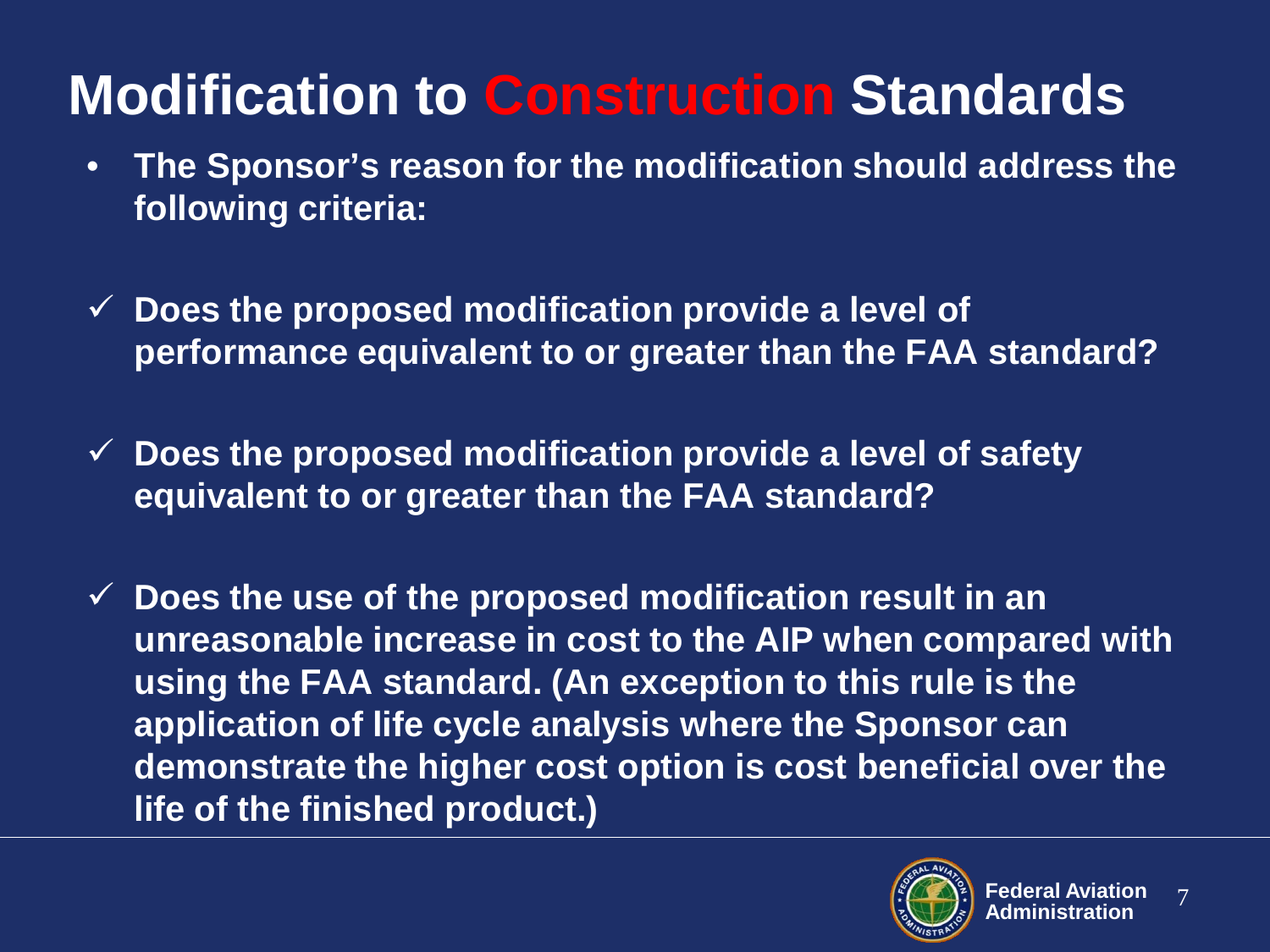- **A Sponsors justification for modifying a FAA standard must sufficiently explain why the modification is necessary.**
- **Sponsor's preference or engineer's discretion does not represent an adequate justification.**
- **If the Sponsor cannot make a compelling reason for why they cannot use the FAA standard, the FAA project manager has cause to reject the requested modification.**

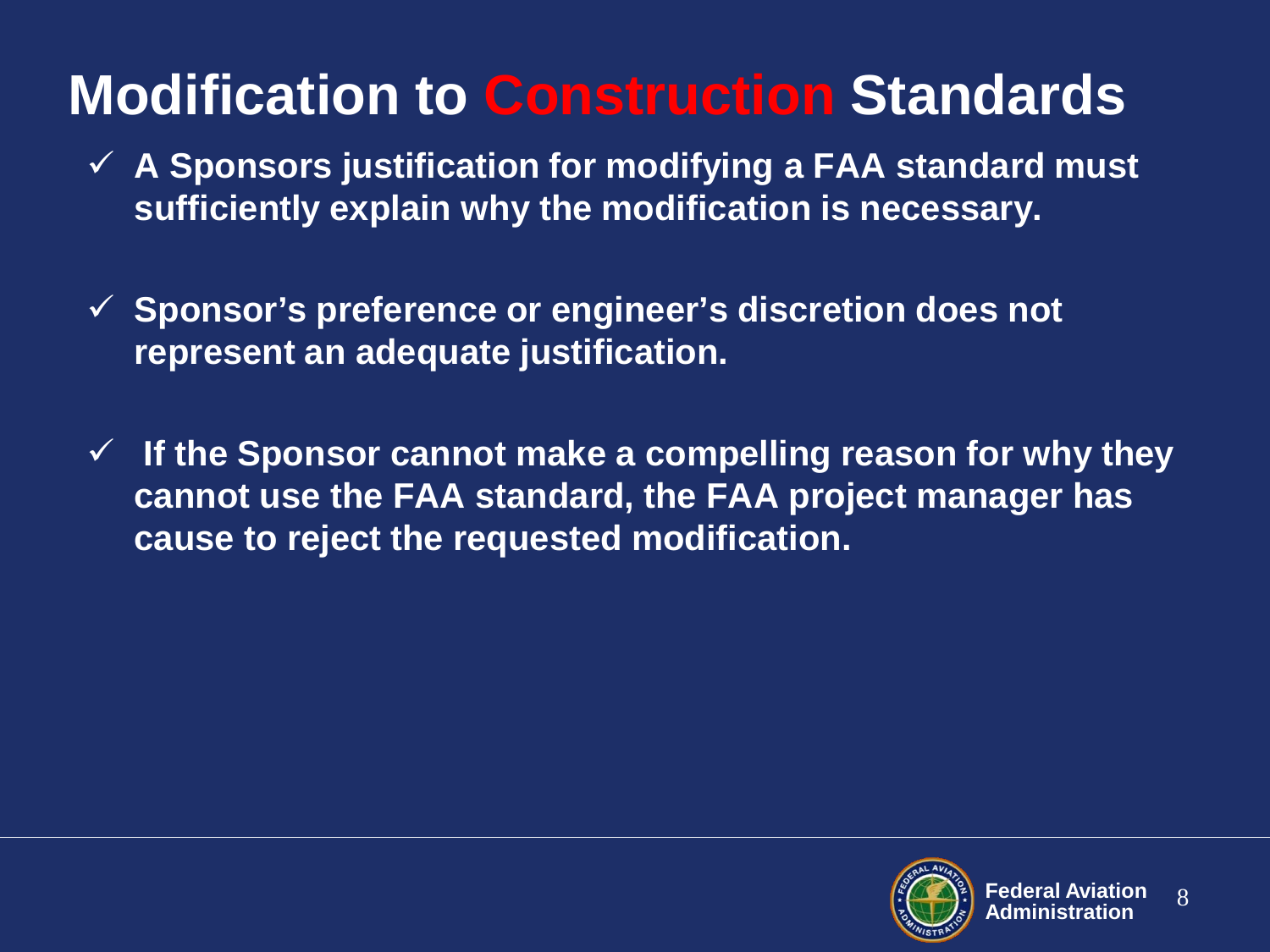- **To request a modification to construction standards, the sponsor must:**
	- **Describe the proposed modification.**
	- **Discuss viable alternatives for accommodating the unique conditions.**
	- **Provide a justification for all proposed changes.**
	- **Provide documentation that supports the justification for the MOS request.**

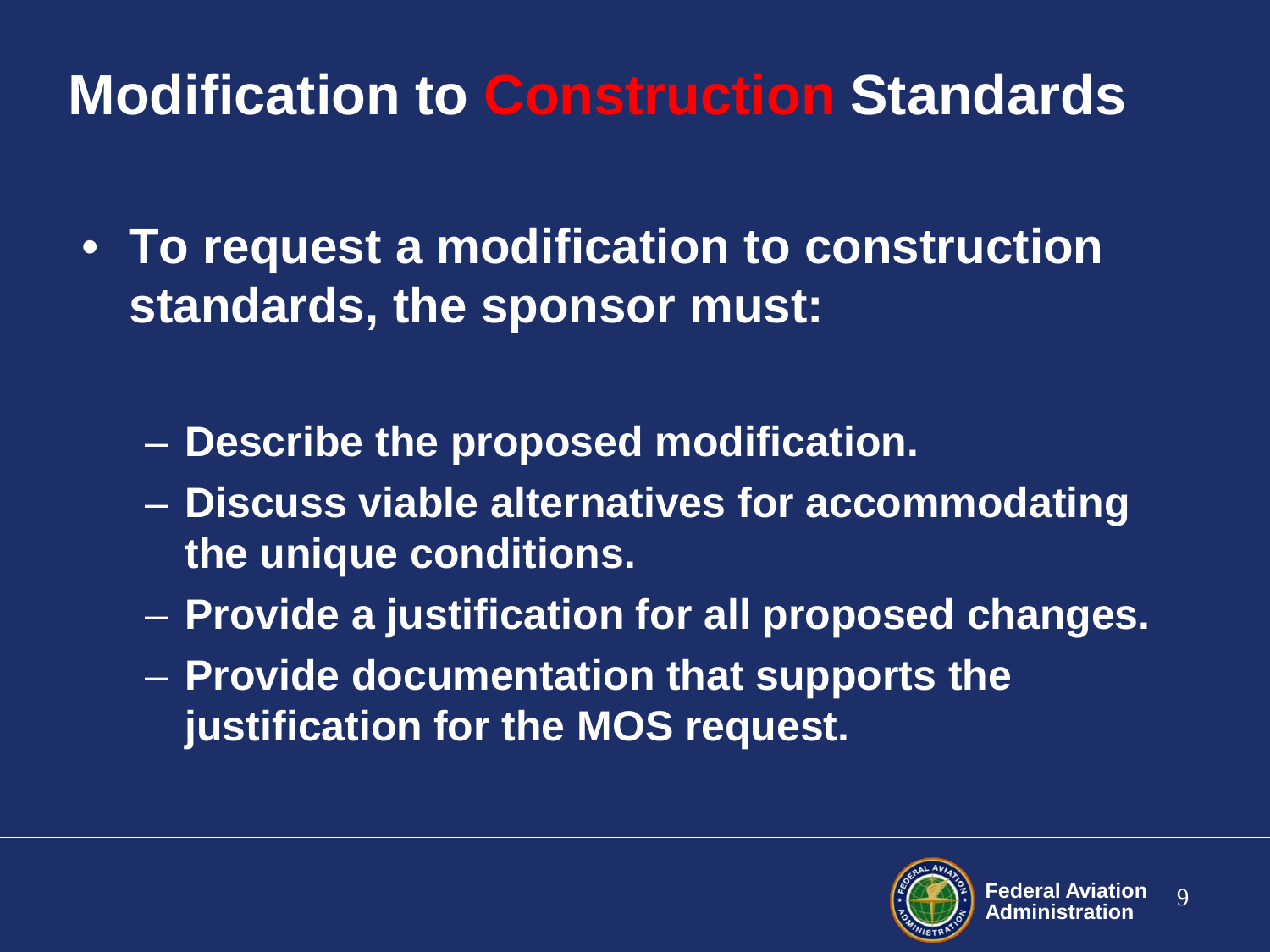# **Pavement Related MOS**

**What to avoid when submitting a Pavement MOS ?**

- **Submitter clearly does not understand the system/product being submitted; unclear of quality control/acceptance; etc. Lack of knowledge and/or unwillingness to obtain knowledge.**
- **Keep it simple and stick to the facts. Avoid personal opinions.**
- **"Excuses" – with no other substance**

**It's cheaper – It's local - It's green – It's more time** 

 **efficient**

**Results in better product – based on contractor's years of experience doing it "this way"** 

**It's easier** 

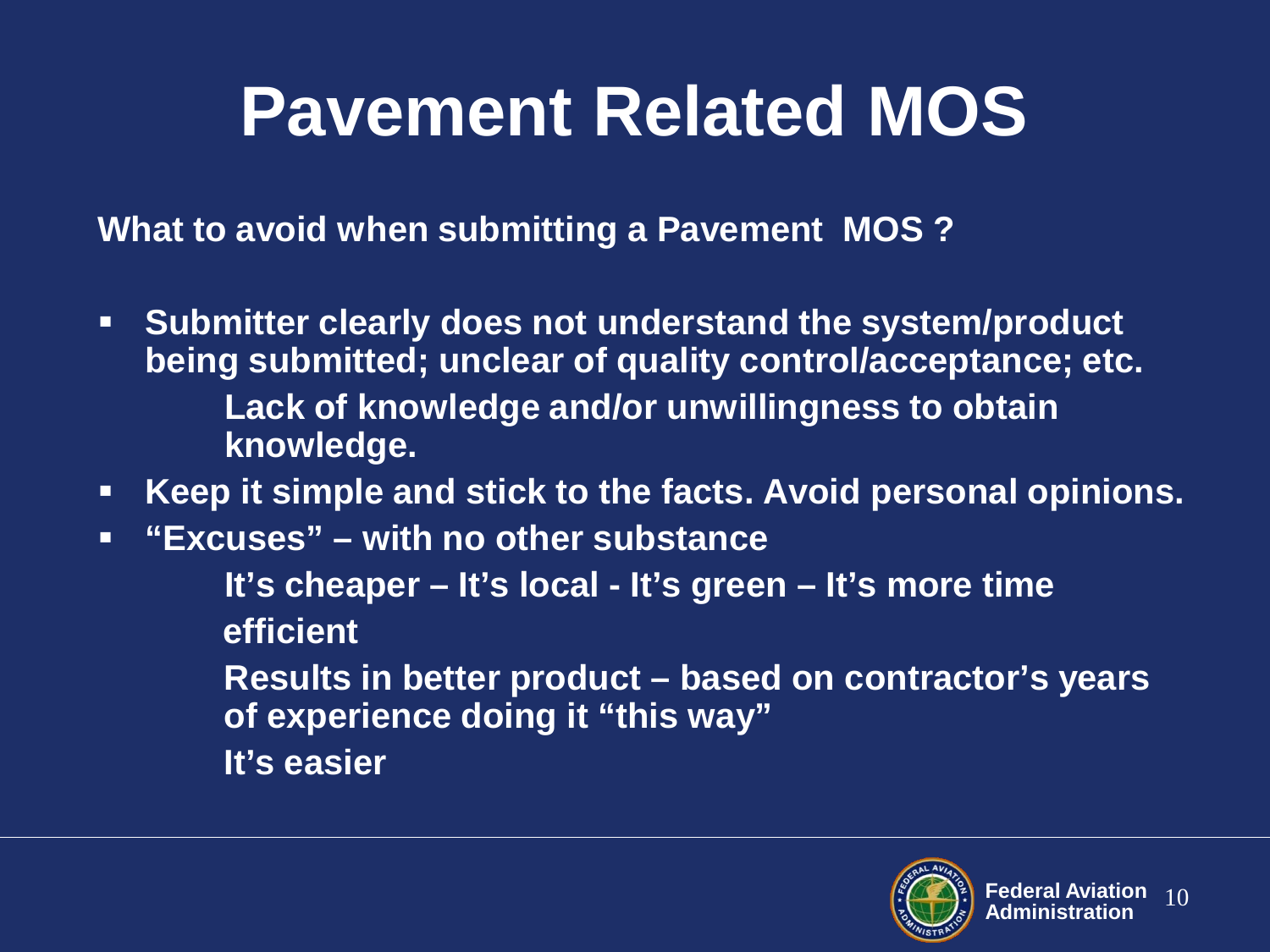### **Pavement Related MOS Approved Quickly**

#### • **In most cases approval will be Conditionally Approved**

- **Want/Need it Quick? As simple as "HELP US HELP YOU"**
- **Call/Email prior to sending**
- **Bubmit using the MOS Form with all applicable blocks filled out cleanly, clear, and precise.**
- **Bubmit with all applicable information and data needed therefore saving the time it would take us to find.**
- **Supporting information with a highlighted summary of changes**
- **Supporting test data**
- **Drawing/Sketch clearly indicating where and what**
- **A comparison Tabulation if MOS to use different material**
- **Test requirement in Standard**
- **Tests of material being submitted**

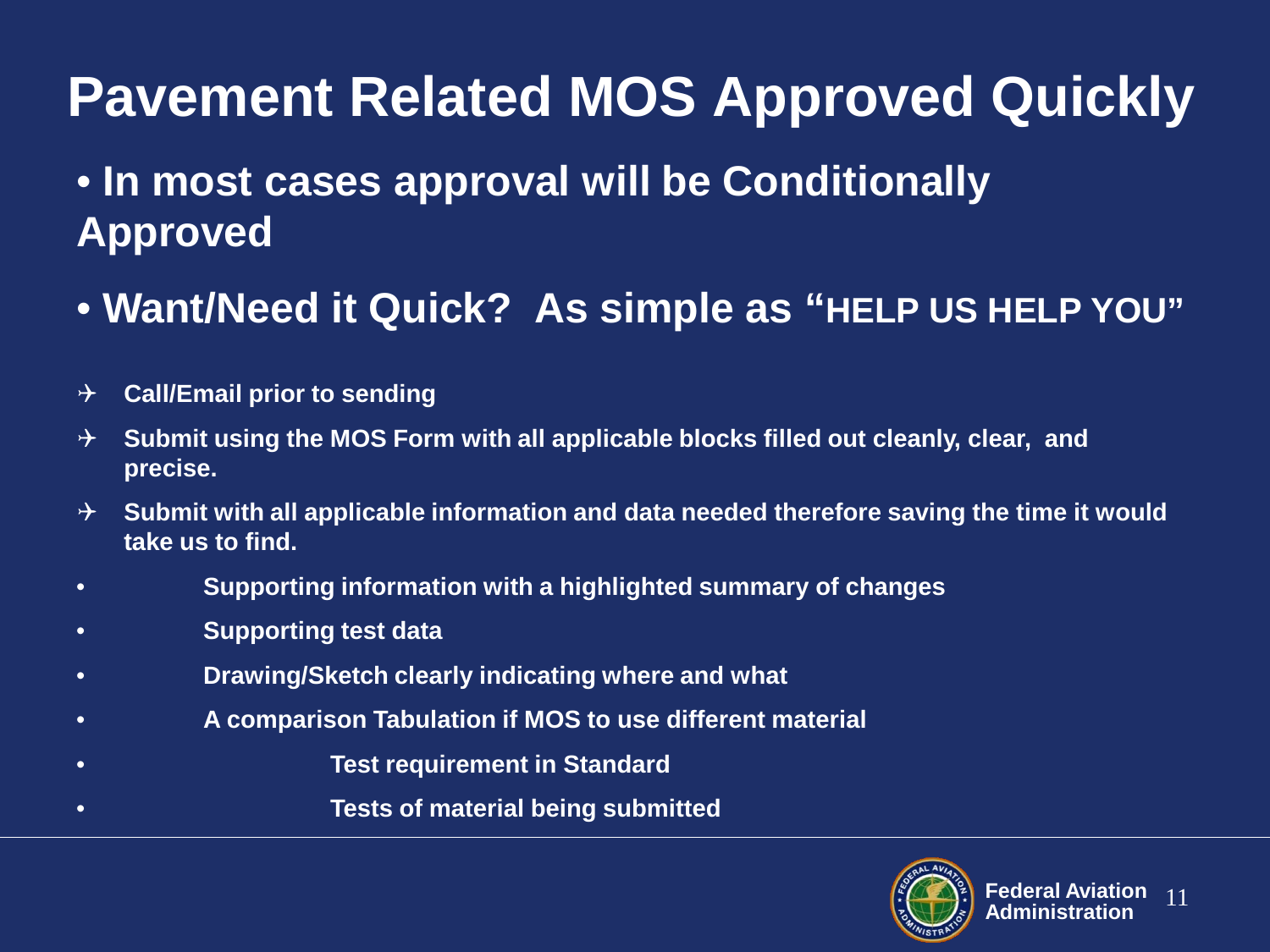## **Paving Standards – P 501**



• **Don't ask for a MOS to use a side-form paver 3 days before the NTP !**

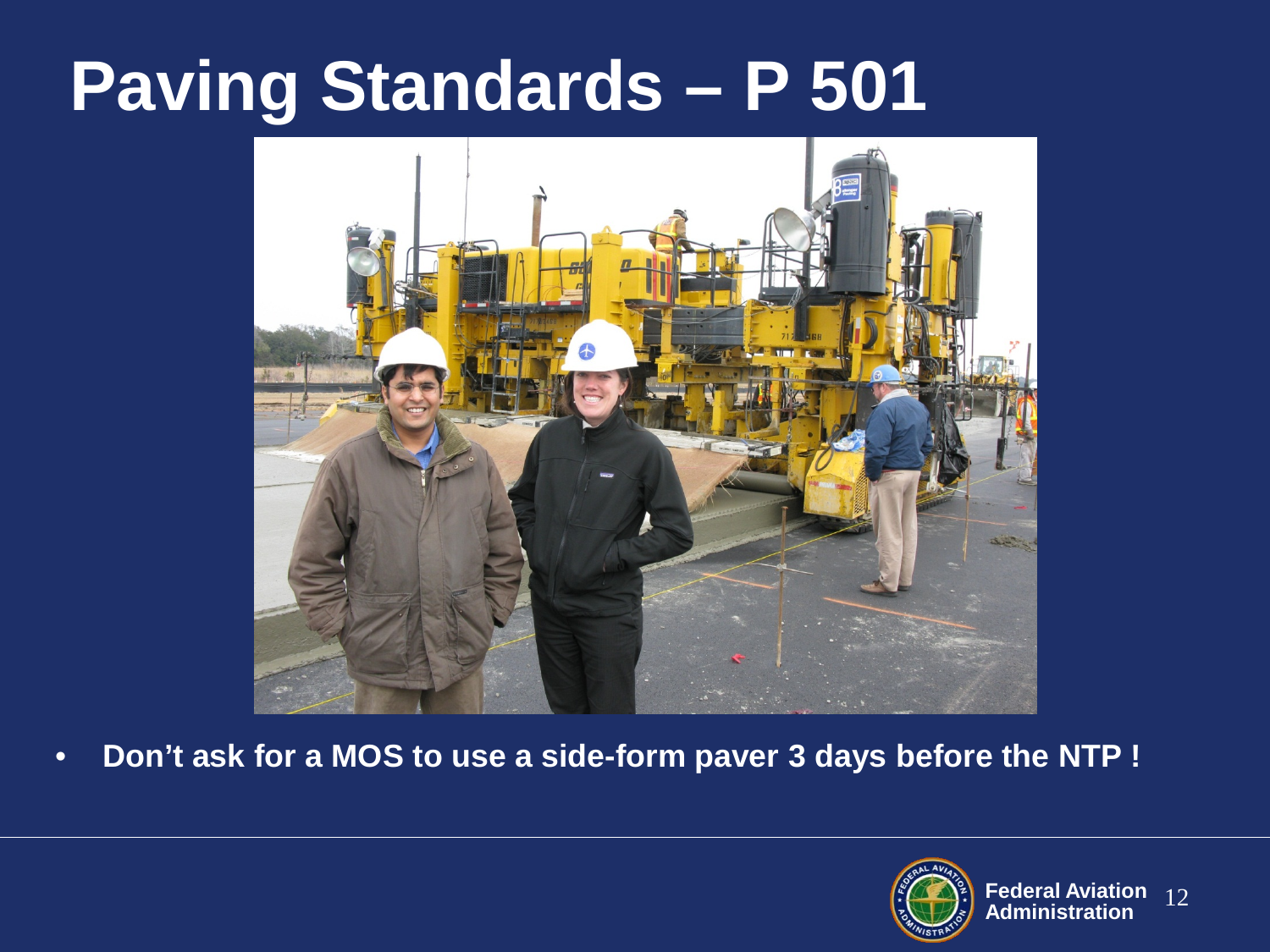### **Modification to Construction Standards – Use of State Standards**



- **The use of state material standards in lieu of FAA material standards does require the sponsor to submit a request for modification to FAA standards except when:**
	- **- pavement design with gross weight of 30k lbs or less**

#### *or the contract of the contract of the contract of the contract of the contract of the contract of the contract of the contract of the contract of the contract of the contract of the contract of the contract of the cont*

 **- runway is less than 5,000ft and serves aircraft with gross weight of 60k lbs or less (note: 10 yr. grant condition and 20yr. ALP condition)**

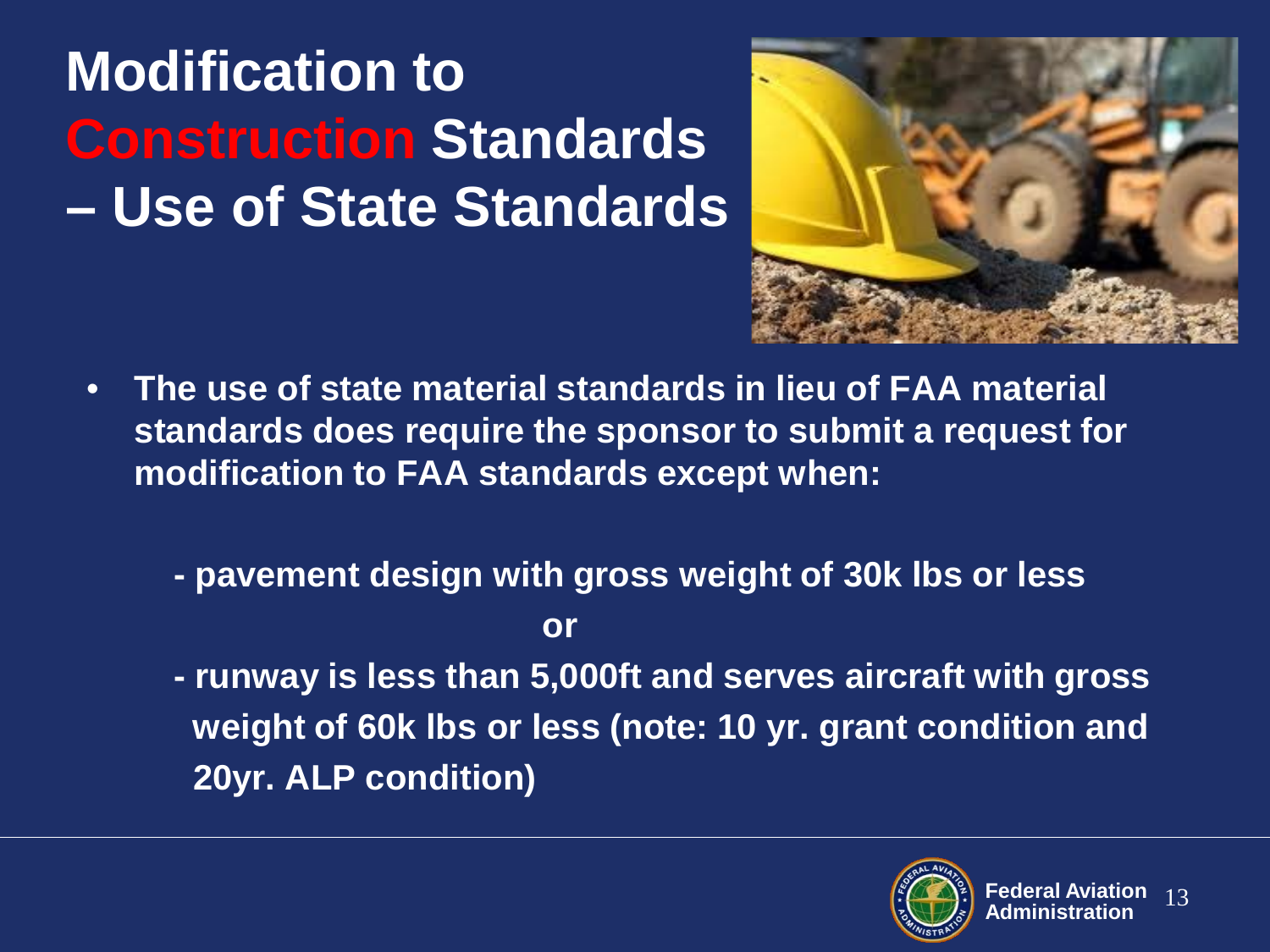#### **Modification to Equipment Standards**

- **Modification of standards for equipment such as ARFF vehicles, sweepers, snow plows, etc. should be justified and approved the same way as modification of construction standards.**
- **Bid the FAA spec!**